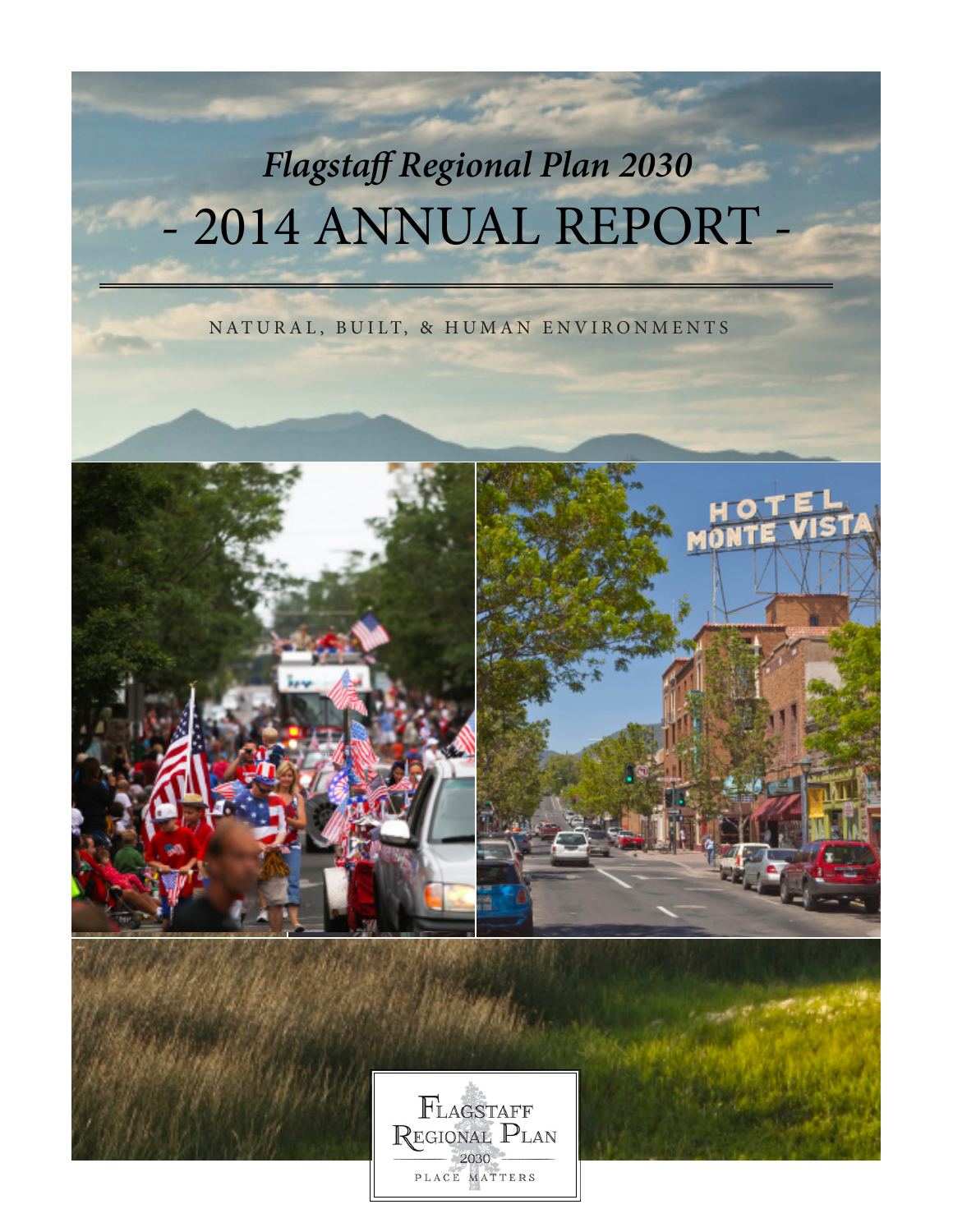## INTRODUCTION

The *Flagstaff Regional Plan 2030* (*FRP30*) is used for decision making so that Flagstaff City government is accountable for publicly derived policy outcomes and goals. It also provides the basis for policies and regulations to guide physical and economic development within the Flagstaff region. The Plan is used as a guide, or road map, for the future of the City and the region; and it establishes priorities for public decisions and direction for complementary private decisions, thereby striving to establish predictability in the decision-making process.

The Annual Report consolidates metrics identified in Appendix D of the *FRP30* into a summary of the City's performance towards the Plan's goals, and an account of progress in Plan-related work. This first report sets the baseline for comparison in future reports. While all the goals and policies in the Plan are directed to future needs and accomplishments, it is important to understand that many of them also reflect ongoing programs, initiatives, and actions already implemented by City, County, and other policy and decision makers. Progress towards the goals and policies in the Plan will be dependent on the community's ability or inability to fund the recommended actions, the policy decisions made by City Council and management, and the community support of the Plan.

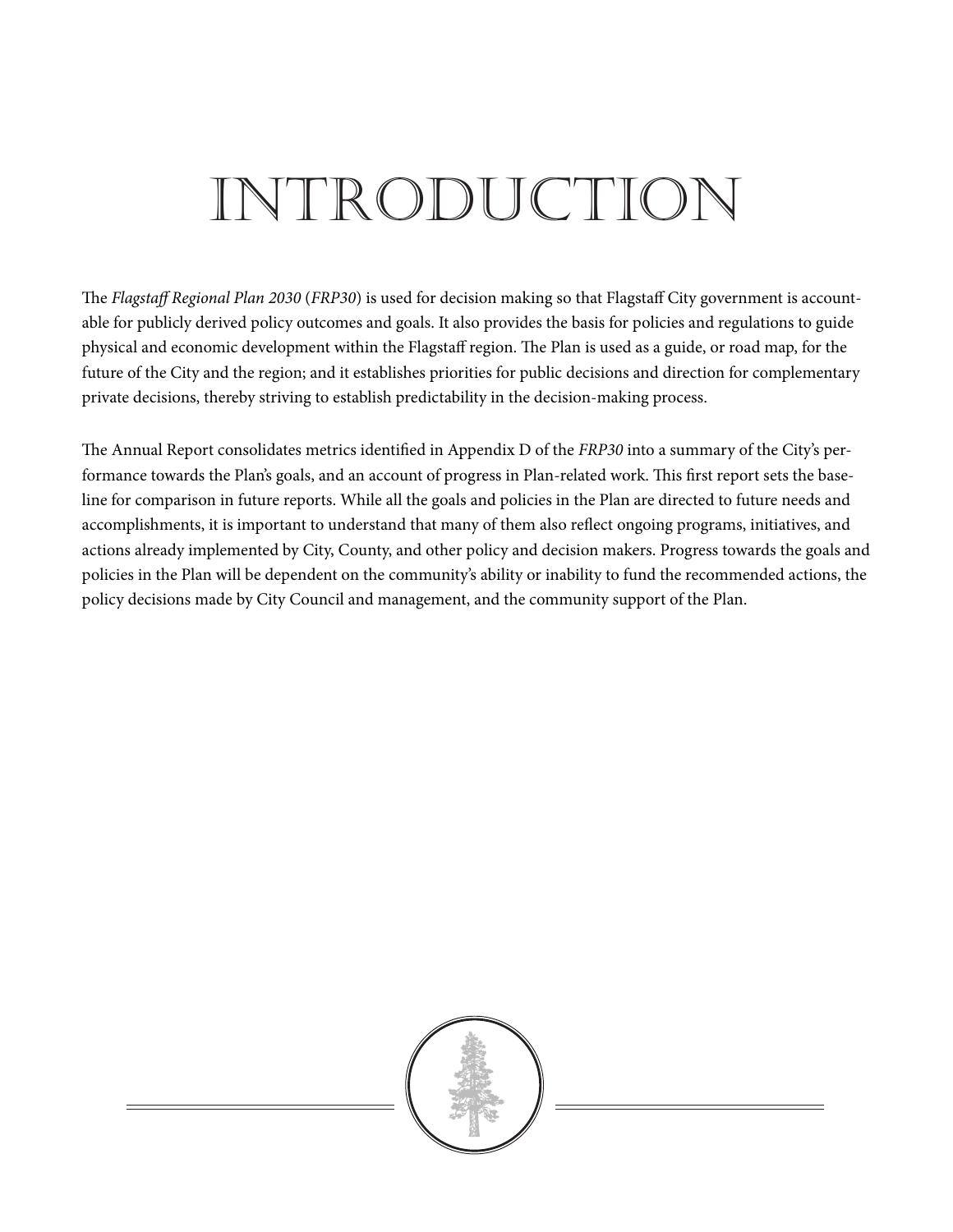## Natural Environment

## ENVIRONMENTAL & CONSERVATION PLANNING/OPEN SPACE

*Acres of protected open space within city limits*

- **• 20 new acres of open space in 2014**
- **• 2,769 total acres of open space**

*Community gardens under cultivation and gardeners*

- **• 5 community gardens**
- **78 community gardeners**

*Update the Natural Environment maps with pertinent information*

**No need was identified for updating the Natural Environment Maps with 2014 data.**

## PUBLIC FACILITIES

*Amount of municipal solid waste delivered to the Cinder Lake Landfill* 

**85,473 tons**

*Remaining usable life of Cinder Lake Landfill* 

**Estimated landfill closure date: 2054**

*Tons of recycling collected within the City of Flagstaff* **9,002 tons**

*Waste diversion rate* 

**14.32 tons of waste diverted**

## WATER RESOURCES

*Water usage per capita:*

- **• 108 gallons per capita per day**
- **• 19,497,752 kilowatt hours of energy used to produce and deliver potable water**

*Gallons of influent treated and cost per thousand persons of treated influent*

- **• 1.3 billion gallons wastewater treated per year**
- **• \$1.29 cost per thousand treated influent**

*Gallons of reclaimed water produced, delivered, and sold*

- **• 1,910,375,000 gallons reclaimed water produced**
- **• 658,715,000 gallons reclaimed water delivered**
- **• 362,200,000 gallons reclaimed water sold**
- **• 9,784.063 kilowatt hours used to treat effluent and produce reclaimed water**

*Production vs. total capacity – peak day*

- **• Peak production: June 21, 2014 at 12.12 million gallons**
- **• Peak consumption: June 20, 2014 at 12.33 million gallons**

*Number of nonconforming properties brought into compliance with stormwater regulations*

#### **13 properties were removed from the Special Flood Hazard Area (SFHZ) in 2014**

*Quantity and cost for utilities infrastructure maintenance and repair*

**\$12,157,395**

## **ENERGY**

*Municipal energy consumption in City facilities per square foot (in kilowatt-hours)* 

#### **22.1 kWh**

Note: Looking at this on a per square foot basis allows analysis of building performance without the energy impact of water and wastewater processing and streetlights.

#### *Renewable energy generation*

**The City generated 3,153 megawatt hours of renewable energy in 2014. Roughly 9% of 2014 annual energy use.**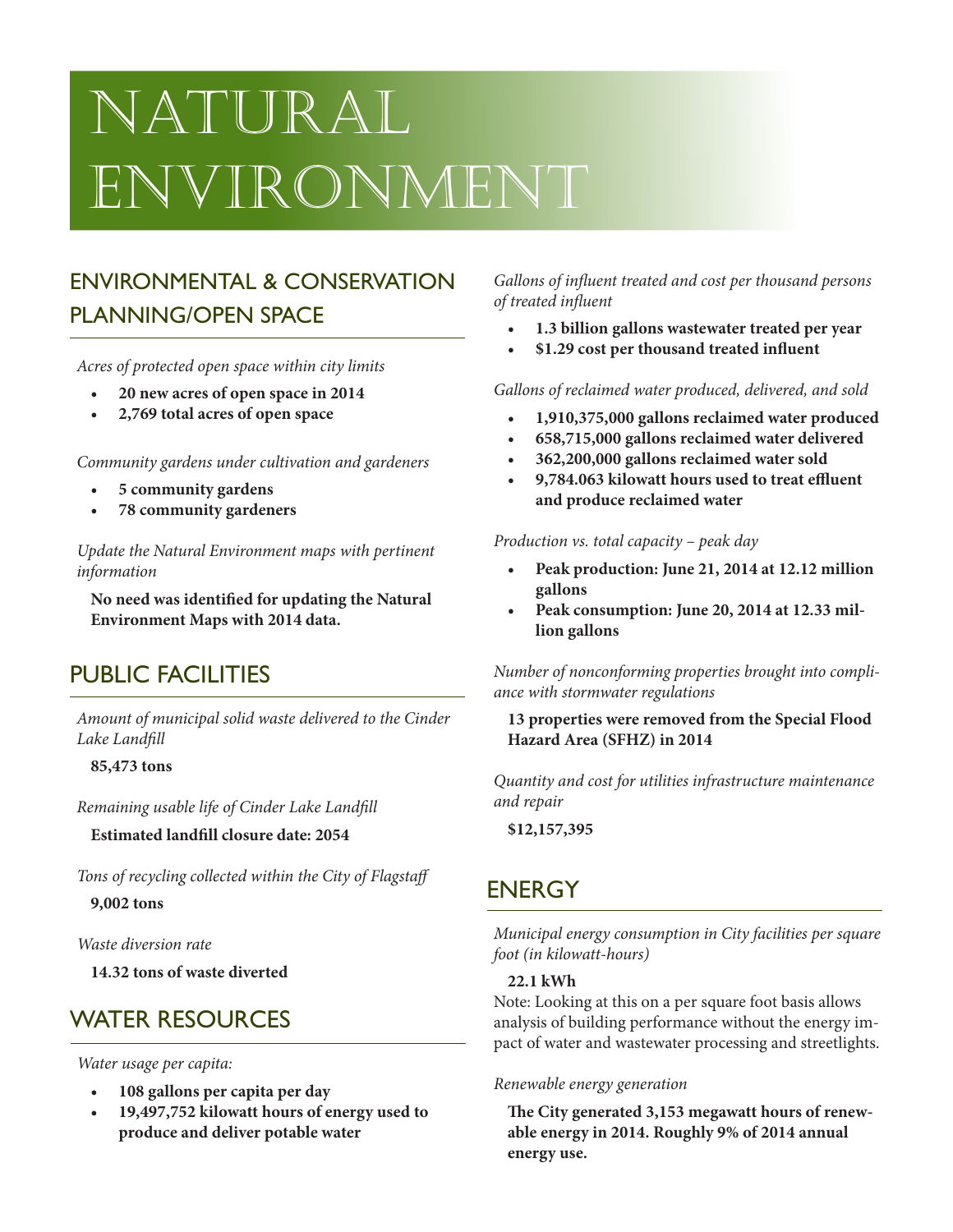# **BUILT** VIRONMENT

## COMMUNITY CHARACTER

*Dollars allocated to beautification of public areas*

- **• Public art budget: \$212,023**
- **• Beautification operating budget: \$141,823**
- **• Beautification capital budget: \$3,026,213**

## GROWTH AREAS & LAND USE

*Land use distribution within Activity Centers (in acres)* 

- **• Commercial: 814**
- **• Industrial: 224**
- **• Public: 316**
- **• Open Space: 3**
- **• Residential: 1,278**

*Land use distribution Citywide, excluding Activity Centers*

- **• Commercial: 910**
- **• Industrial: 1,308**
- **• Public: 15,705**
- **• Open Space: 265**
- **• Residential: 17,543**

*Total building footprint/total City acres (how much is actually built upon/total acres)*

- **• Total Building Percentage = 3.9%**
- **• Total Pavement Percentage = 11.7%**
- **• Total Impervious Coverage = 15.7%**

#### *Residential permits issued – number of units*

- **• 266 residential building permits issued in 2014** (new construction and additions)
- **• 161 new residential units in 2014**

#### *Commercial, industrial etc. permits issued*

**122 commercial building permits issued in 2014**

### *Commercial and industrial space added or lost* **532,215 square feet of commercial space added**

*Number of mixed-use development projects*  **0**

*Total number of infill projects – residential/commercial* **11 infill projects, 7 redevelopment projects**

*Total number of brownfield redevelopment projects*

**No brownfield redevelopment projects in 2014**

*Total number of brownfield environmental site assessments completed*

**5 brownfield environmental site assessments completed**

*Number of major and minor amendments to the Flagstaff Regional Plan*

**No major or minor amendments to the Regional Plan in 2014**

## TRANSPORTATION

*Walkability index (taken from Walkscore.com)*

**Flagstaff scores 33 out of 100**

#### *Active Modes Total:*

- **• Transit: 4.3%**
- **• Bike: 7.6%**
- **• Walk: 15.1%**
- **• Cars 73%**
- **• Bike + Walk Total: 22.7%**

(Mode share of all trips in Flagstaff, 2012 data)

#### *Number of pedestrian and bike accidents*

- **• 43 pedestrian crashes, 2.1% of all crashes in 2014**
- **• 70 bike crashes, 3.4% of all crashes in 2014**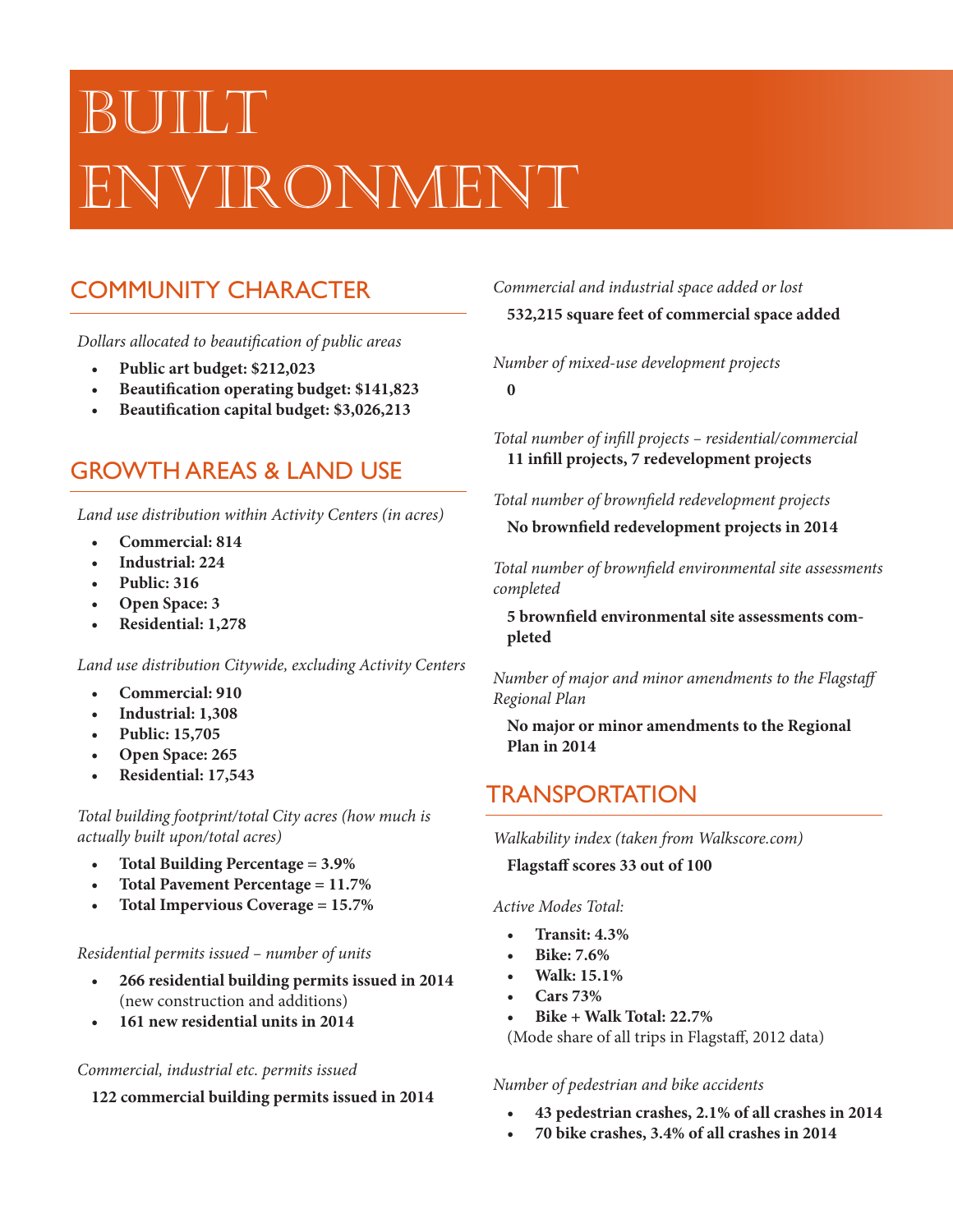### *Percentage of population within 3/4 mile of bus stop*

- **• 29,511 residential units within 3/4 mile of a NAIPTA bus stop**
- **• 40,495 total residential units in the FMPO area**
- **• 73% of residential units in NAIPTA service area within 3/4 mile of bus stop**

#### *Miles of FUTS/bike lanes installed*

- **• 0.6 new miles in 2014**
- **• 54.8 total FUTS miles**

#### *Complete/incomplete sidewalk grid*

- **• 282 miles of sidewalk on public streets**
- **• 50.8 % public streets with sidewalks on both sides 42.1% major streets with sidewalks on both sides**

*Vehicle Miles Traveled (VMT) - average per capita, per day*

**2,159,519 VMT/day = 31.45 VMT per capita/day**

*Budget spent on road improvements (repaving, utility replacement, sidewalk replacement, etc.)*

### **Approximately \$8 million was spent on road improvements in 2014**

(Total miles are currently not tracked but will be included in the 2015 Annual Report to reflect the City's 20 Year Road Improvement Program.)

*Number of operations and passengers enplaned at Flagstaff Pulliam Airport in 2014*

- **• 41,986 operations**
- **• 68,754 passengers enplaned**

## COST OF DEVELOPMENT

*Percent of City budget devoted to CIP*

**\$93,256,402 of \$238,184,402 (39%)**

#### **FY2015 Capital Improvement Program**

Funded projects in the five-vear Capital Improvement Program fall into the following eight broad categories:

| <b>General Government</b> | 52.8%  | s | 49.244.926 |
|---------------------------|--------|---|------------|
| Streets / Transportation  | 12.5%  |   | 11,662,182 |
| <b>FUTS</b>               | 3.1%   |   | 2.871.134  |
| <b>BBB</b>                | 5.1%   |   | 4.743.573  |
| Water                     | 7.9%   |   | 7,398,456  |
| Wastewater                | 7.0%   |   | 6,528,400  |
| Airport                   | 6.1%   |   | 5,666,635  |
| Solid Waste               | 0.9%   |   | 818,000    |
| <b>Stormwater Utility</b> | 4.6%   |   | 4,323,096  |
|                           | 100 0% |   | 93.256.402 |



\* The large percentage for the 'General Government' category is attributable to the multi-year commitment to the Innovation Mesa Incubator Project.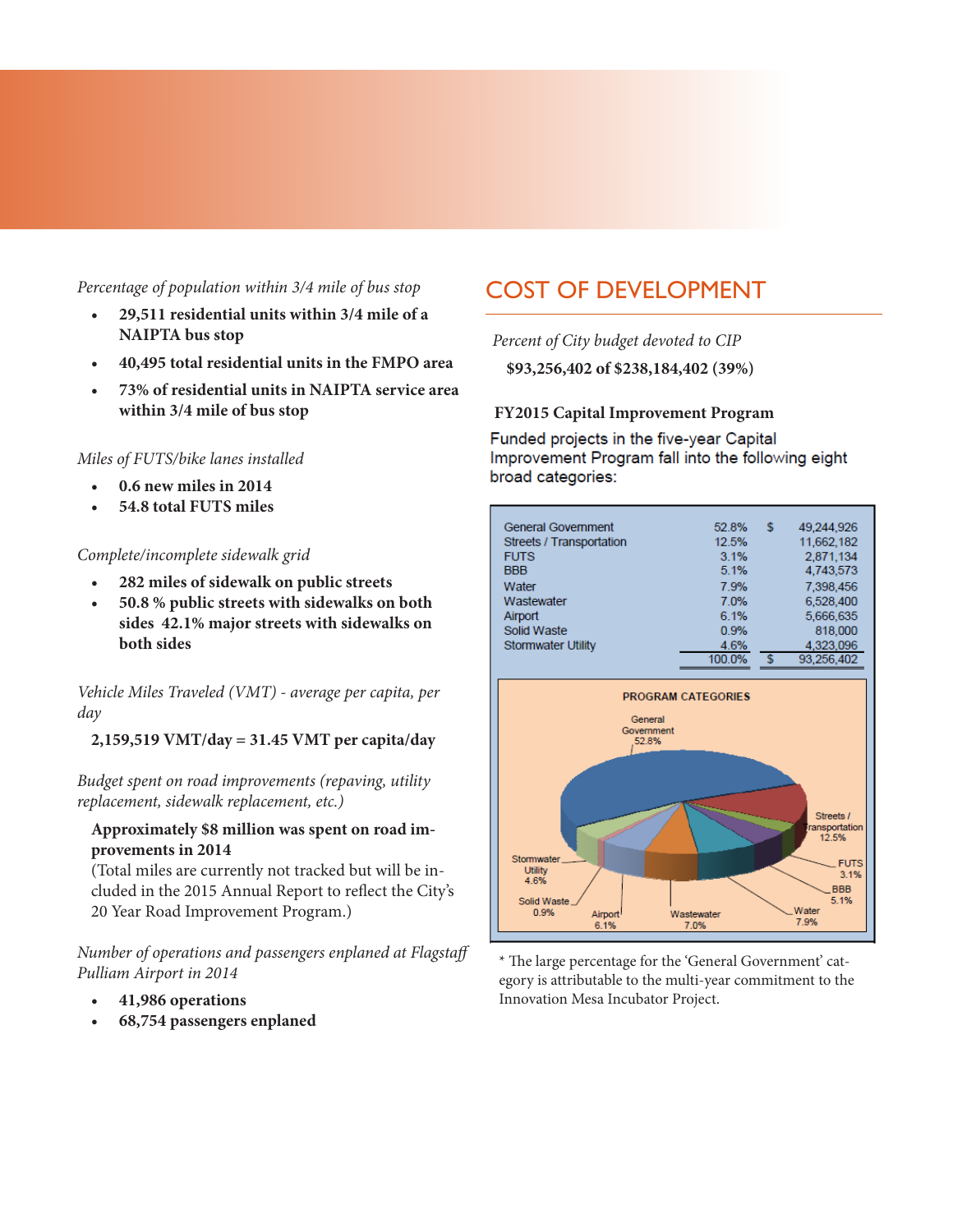## Human ENVIRONMENT

## INDICATORS OF OVERALL COMMUNITY WELL BEING

*Population and demographic characteristics*

- $2010$  Census total population =  $65,870$
- **• <sup>1</sup> 2013 population estimate (as of July 1, 2013) = 68,667**
- **• <sup>1</sup> Median age = 25.7**

#### *Voter turnout after local elections*

- **• Primary Election: 20,988 ballots cast/66,909 Registered voters = 31.37% turnout**
- **• General Election: 37,734 ballots cast/70,719 Registered voters = 53.36% turnout**
- **• Special Election: 7,070 ballots cast/28,069 Registered voters = 25.22% turnout**

#### *Educational attainment*

**1 90.6% high school graduate or higher**

## NEIGHBORHOODS, HOUSING, & URBAN CONSERVATION

*Median housing prices*

**\$264,032 (2013)**

*Median rents*

**2 bedroom apartment: \$1,066 (2013)**

*Rental/ownership ratio*

**.5/.5**

*Number of affordable housing units generated by residential projects* 

#### **17 units**

*Number of neighborhood/specific/illustrative plans completed*

**No specific or illustrative plans completed in 2014**

*Number of complaints and violations of distressed buildings (1997 Housing Code)*

- **• 7 complaints of distressed buildings**
- **• 3 buildings were demolished**

*Allocation of Community Development Block Grant (CDBG) funding*

- **• 2014 CDBG Entitlement Award = \$ 570,941.00**
- **• Previous Year's Reallocation and Program Income = \$2,683.03**
- **• 2013-2014 Program Income = \$ 41,844.70**
- $\text{Total CDBG} = $615,468.73$

## ECONOMIC DEVELOPMENT

*Median wage and per capita income* 

- **• Median wage \$49,771**
- **Per** capita income \$24,455

*Population to workforce ratio* **68,667 to 37,935**

*Percent of population living below the poverty level* **24.6% (2010 Census)**

*Number of total visitors per year*

**4.6 million in 2014**

*Public dollars allocated to business attraction and retention*

**\$255,695 in 2014**

<sup>1</sup>American Community Survey, 2013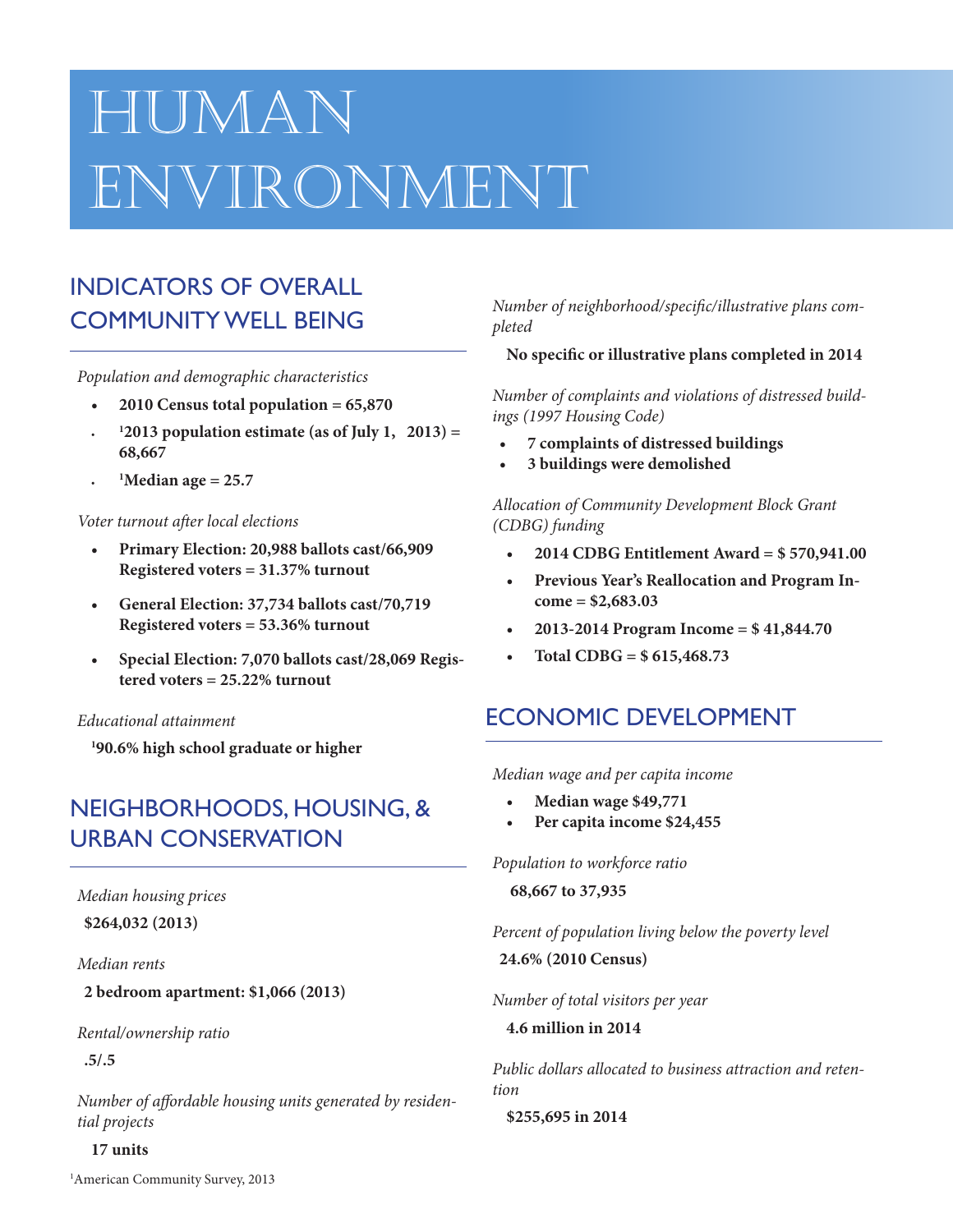## RECREATION

#### *Acres added to parks system*

- **• 26 new park acres**
- **• 735 total acres** (includes all City recreational facilities and some school turf/courts)

*Dollars allocated to Parks and Recreation venues*

- **• Parks total budget: \$3,230,736**
- **• Recreation total budget: \$3,289,748**

*Programming of recreational events and activities through public partnerships:*

- **• Coordination with Coconino County to promote outdoor adventure summer camp for kids**
- *Jay* **Lively: Flagstaff Figure Skating Club – ice skating lessons**
- **• Joe C Montoya Community and Senior Center: Coconino County – lunch kitchen for Seniors**
- **Flagstaff** Recreation Center: **Flagstaff Sports Foundation – field trips for children Pepsi and the Orpheum – Northern Arizona's Got Talent Phoenix Suns – Youth Basketball League Flagstaff Police Department – Night Court**
- **• Aquaplex:**
	- **North Country Health Fair Pickleball Association - pickleball Passes for Guidance Center and Child & Family Support**
	- **Flagstaff businesses - discounted memberships**

## MISSING METRICS

Some metrics as written in Appendix D of the Flagstaff Regional Plan may need to be adjusted in coming years in order to better align with reporting that is already being conducted by City departments. Those recommendations will appear in next year's (2015) *Flagstaff Regional Plan 2030* Annual Report. Below are the metrics for which either no data existed or could not be assembled for this baseline Annual Report.

### NATURAL ENVIRONMENT

- *• Wildlife corridors and habitat land consumed or preserved by development (Arizona Game and Fish Department-designated)*
- *• Concentration of natural resources, conservation priority areas, open space acres protected through conservation easement, purchase, re-zone, etc.*
- *• Biodiversity (birds, plants, amphibians, fish, mammals, reptiles) – total species count – Arizona Game and Fish Department data (when available)*
- Green buildings built residential/commercial

### BUILT ENVIRONMENT

- *• Heritage resources saved, preserved, demolished, inventoried (Cultural Resource Surveys)*
- *• 100-year water demand studies per project City only (Utilities Division updates)*
- *• Connectivity of roadways measure in intersections per square mile (future FMPO metric)*

## HUMAN ENVIRONMENT

- *• Affordability index annual incomes, monthly income, monthly average housing payment (rent/ own)*
- *• Housing mix: single family attached/detached or multi-family*
- Income characteristics (every 5 years or as avail*able)*
- *• Median wage of new companies attracted or started in the last year*
- *• Total employment per industry sector*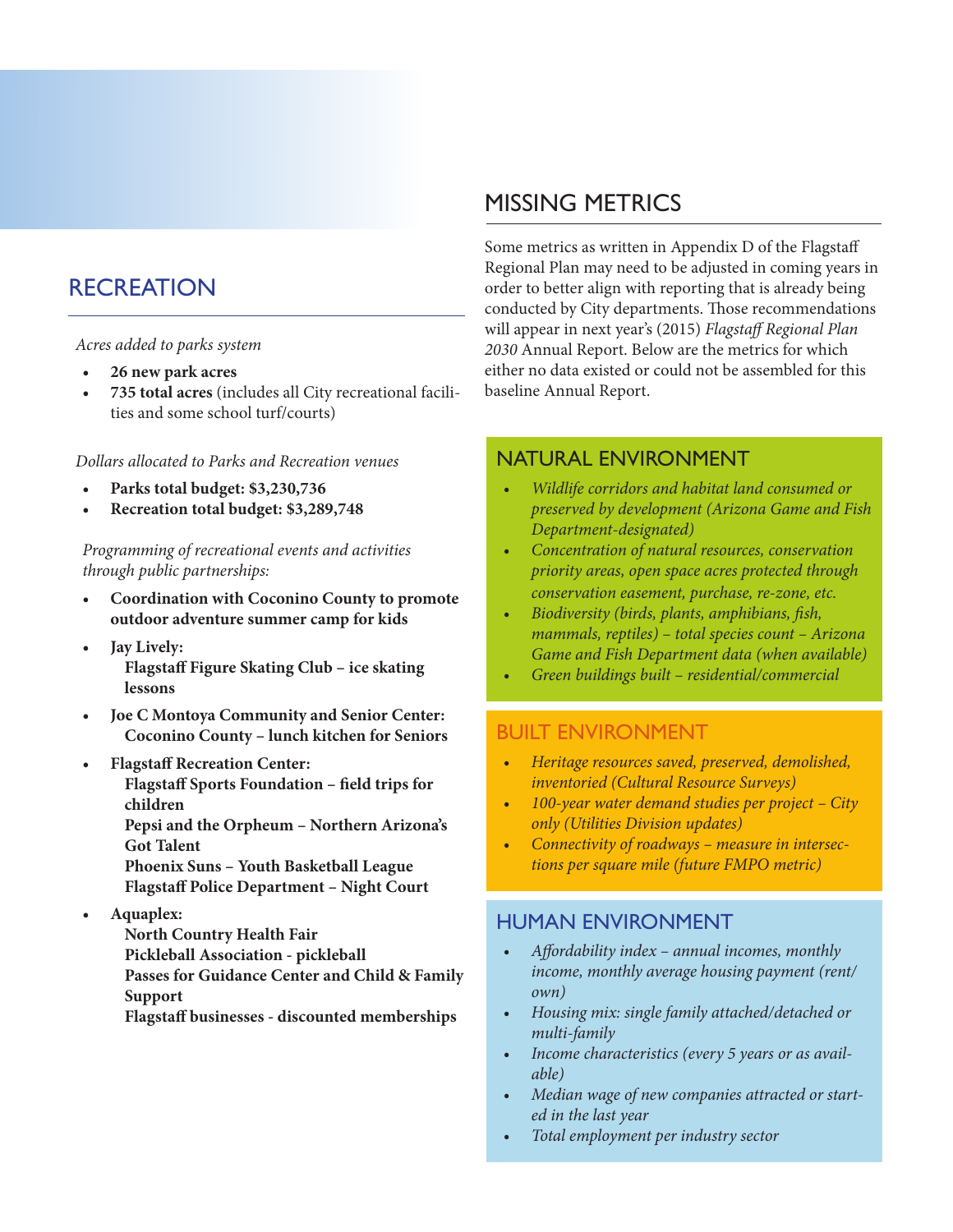# REGIONAL PLAN GOAL in City Staff Reports

## MOST CITED REGIONAL PLAN GOALS IN CITY STAFF REPORTS

All of the following goals were cited 4 to 7 times in staff reports to City Council between August 2014 and the end of the calendar year. 44 goals were cited between one and three times and 21 goals were not cited in staff reports during this period.

**Goal E&C.6.** Protect, restore and improve ecosystem health and maintain native plant and animal community diversity across all land ownerships in the Flagstaff region.

**Goal E&C.10.** Protect indigenous wildlife populations, localized and larger-scale wildlife habitats, ecosystem processes, and wildlife movement areas throughout the planning area.

**Goal OS.1.** The region has a system of open lands, such as undeveloped natural areas, wildlife corridors and habitat areas, trails, access to public lands, and greenways to support the natural environment that sustains our quality of life, cultural heritage, and ecosystem health.

**Goal WR.5***.* Manage watersheds and stormwater to address flooding concerns, water quality, environmental protections, and rainwater harvesting.

**Goal LU.1.** Invest in existing neighborhoods and activity centers for the purpose of developing complete, and connected places.

**Goal PF.2.** Provide sustainable and equitable public facilities, services, and infrastructure systems in an efficient and effective manner to serve all population areas and demographics.

**Goal NH.1***.* Foster and maintain healthy and diverse urban, suburban, and rural neighborhoods in the Flagstaff region.

**Goal ED.7.** Continue to promote and enhance Flagstaff 's unique sense of place as an economic development driver.

The following Departments cited *FRP30* goals in staff reports in 2014: Management Services, Community Development, Economic Vitality, Public Works, Utilities, and Fire.

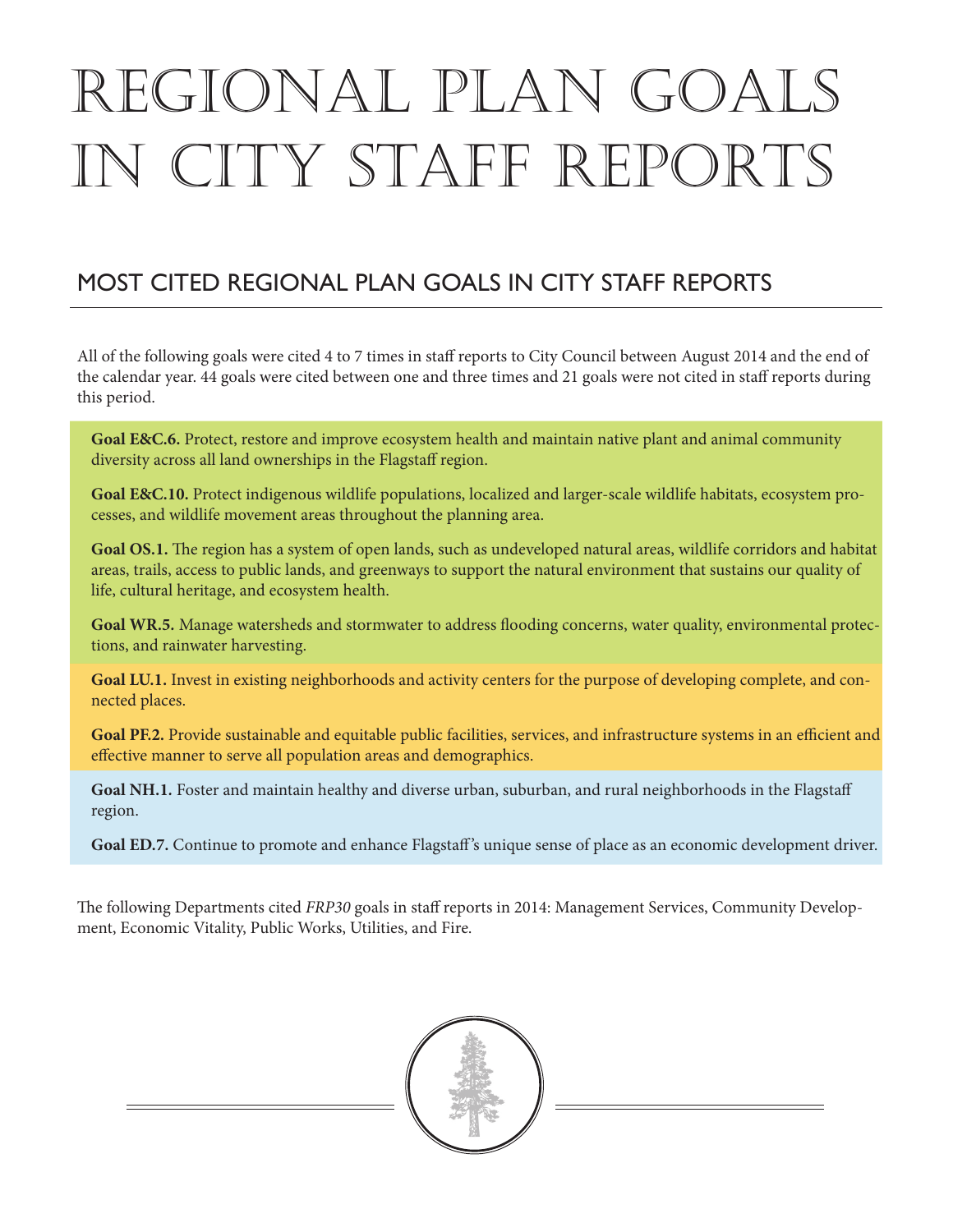## PROPOSED Amendments to the Regional Plan

Throughout the first year of using the Regional Plan, the Comprehensive Planning staff has identified text and map clarifications and corrections with a wide range of implications from editorial errors to substantive changes. Some of these issues were generated by the Planning and Development Services staff 's review of the document, some by questions from the public, and some by development application concepts.

Maintaining the *Flagstaff Regional Plan 2030* as a living document is an ongoing part of the City's work. In the first year, staff has identified over 85 changes to text and maps needed to address editing errors, legal issues, and to clarify assumptions and the relationship between different sections. Because of the volume of changes, staff proposes to divide the identified changes into Amendment Tasks that are related to a common issue, and to process each amendment task as a separate application over the next 2-3 years. Each amendment task would have its own public involvement process and would be presented to Council separately. A detailed list of the changes identified so far is located at: (www.flagstaffmatters.com).

- **• Amendment Task 1:** Make list of major and minor plan amendments clearer and more comprehensive. The table "Proposed Regional Plan Amendment Processes" on page III-9 does not include a complete list of possible amendments and some requirements are unclear. The changes to the text can be processed as a minor amendment starting in 2015. This work was given a high priority because it affects all subsequent amendments.
- **• Amendment Task 2:** Add all collectors and arterials to the Map 25 Road Network Illustration to meet the requirements of the Arizona Revised Statute. After the Regional Plan was ratified, the City staff found an overlooked comment made in the legal review. This major amendment to the Plan would be processed in 2015 . It would impact Map 25, and related portions of the Land Use and Transportation Chapters. The Planning Director submitted an application for this amendment on May 1, 2015.
- **• Amendment Task 3:** Clarify the use of terminology "Great Streets" and "corridors" along with any qualifiers used in the Plan. Additions or extensions of Great Streets and corridors can trigger a major plan amendment, but the terms are used with numerous qualifiers and in slightly different contexts throughout the Plan. Amendment Task #2 will address some edits related to this topic, but further work will be needed that can be accomplished without a major amendment. Public input from the Milton Corridor Study could also inform these edits.
- **• Amendment Task 4:** Clarify terms and descriptive information in the Land Use Chapter. In the year since the Plan was adopted, there have been several customer questions and applications that have spotlighted inconsistencies in the land use chapter. These changes could be processed as a minor amendment, likely to start in 2016. While a faster timeline would be preferred, there is not capacity within the Comprehensive Planning program until other projects have been completed.
- **Amendment Task 5:** There are numerous non-substantive editing errors that need to be fixed in order to improve the readability of the document. Final editing of the Regional Plan was rushed to meet the election timelines and, therefore, many of the internal editing issues in the document were not completed. This task would be likely completed in 2016 or 2017 depending on other project work.